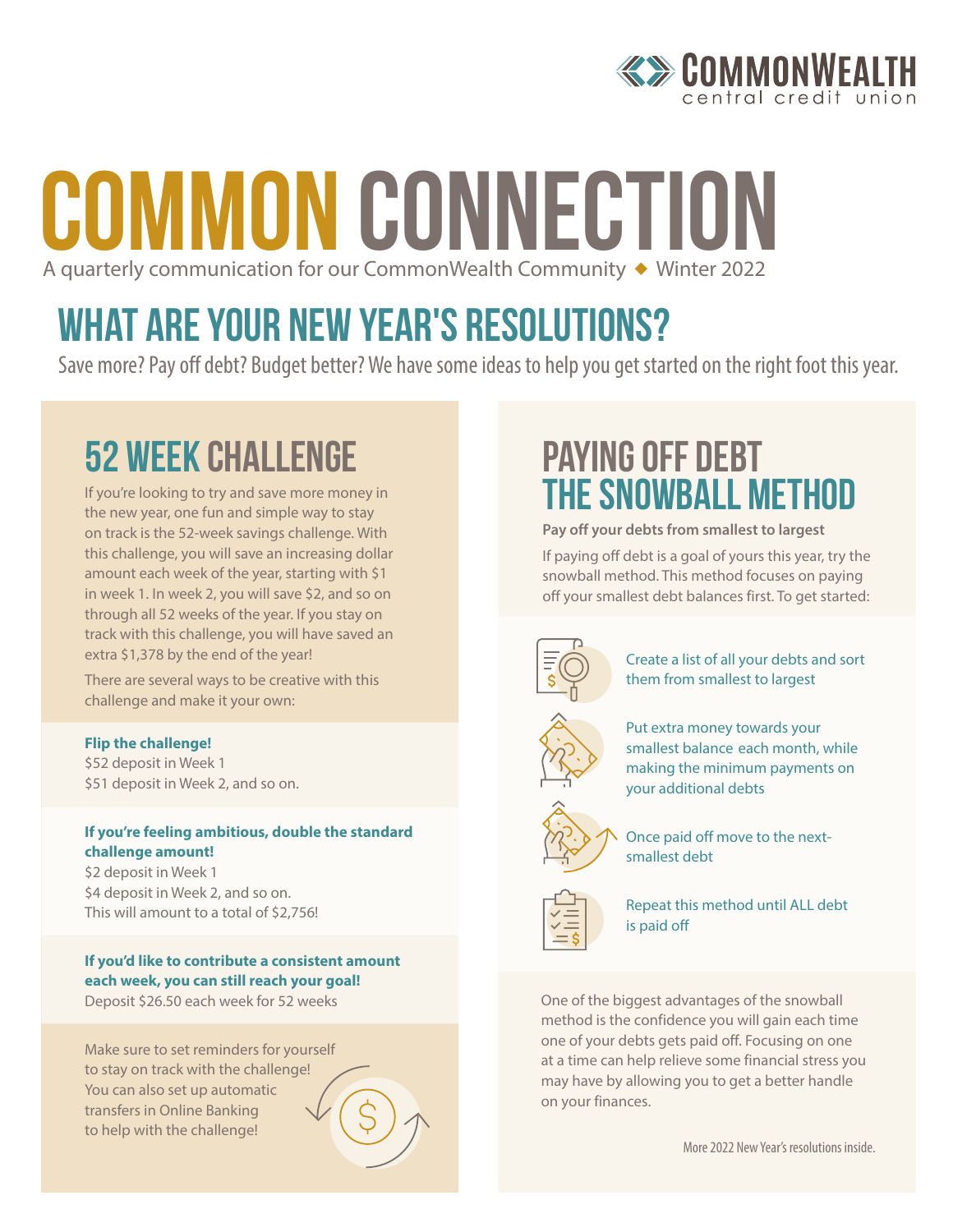Continued 2022 New Year's resolutions

## 50-30-20 Budgeting method

Maybe your goal for 2022 is to improve your budgeting. The 50-30-20 method is a great way to make budgeting simpler. To break it down, this method involves you allocating:



#### **50% of your income on living expenses** (rent, mortgage, groceries, bills etc.)

**30% of your income on lifestyle/entertainment**  (dining out, movies, vacations etc.)



**20% of your income on debt payments and savings**

With only 3 categories, it is an easy starting point. One of the great benefits is that it includes a category for fun! The goal of budgeting is to be able to manage your money well, while also living a fun and comfortable life.

Once you calculate the allocated amounts for each category based on your income, you may discover that 30% is more than you need to be spending on things you don't need. You can adjust the method as needed!

**Pro Tip: If you are struggling to fit all of your expenses into one category, this is a good time to reevaluate your expenses to see where you cut back or shop around.** 

Good luck with your New Year's resolutions. Check out **WealthMatters** to learn more about these and other financial tips by visiting **wealthcu.org/educational-resources**.





### **REWARDS CHECKING** Earn 1.50% APY on balances up to \$20,000

Let us give you something to celebrate with a CommonWealth Rewards Checking account! Our Rewards Checking account offers a simple way to earn more just by doing the things you already do every day. You can **earn 1.50% APY on balances up to \$20,000!\*** All you have to do to earn these dividends is:

- $\triangleleft$  Make at least 15 transactions with your debit and/or Visa credit card each month
- $\leftarrow$  Have monthly direct deposit or ACH deposits totaling at least \$300



 $\triangleleft$  Receive eStatements

It's that simple! If you don't meet all three requirements in any given month, you won't receive any dividends for the month, but you still have a chance to earn them again next month. The rewards will pick right back up for you when you meet all the requirements again! Plus, there is no minimum balance required to earn dividends, you will save money with no monthly fees<sup>1</sup>, and you get to enjoy additional benefits like free Online & Mobile Banking, free Bill Pay, Mobile Deposit, Apple Pay, and much more.

Are you ready to be rewarded? To get started, visit **wealthcu.org/rewards-checking**.

\*APY=Annual Percentage Yield. Rate is variable and subject to change at any time. To qualify for the Rewards Checking APY, you must meet the following requirements by the end of each month: be enrolled in eStatements, have direct deposit or ACH deposit transactions totaling \$300 or more per month, and have at least 15 debit and/or credit card transactions per month. All qualifying transactions must post to the account and the funds must be available by 3:00pm on the last day of each month. Note: Debit and credit card purchases can take up to 3 days to post and are dependent upon merchant processing times. If you do not meet the Rewards Checking account requirements, you will not receive the APY. Rewards Checking APY is up to a max balance of \$20,000 and thereafter standard rate of 0.05% will apply. Membership in CommonWealth required. Limit one Rewards Checking account per member. All new accounts will be verified by ChexSystems. Members with an existing CommonWealth checking account may convert their current account into a Rewards Checking account. Offer is subject to cancellation without notice and cannot be combined with any other offer.

<sup>1</sup>No monthly service charge for Rewards Checking. You must opt-in to eStatements to have the \$2 monthly paper statement charge waived.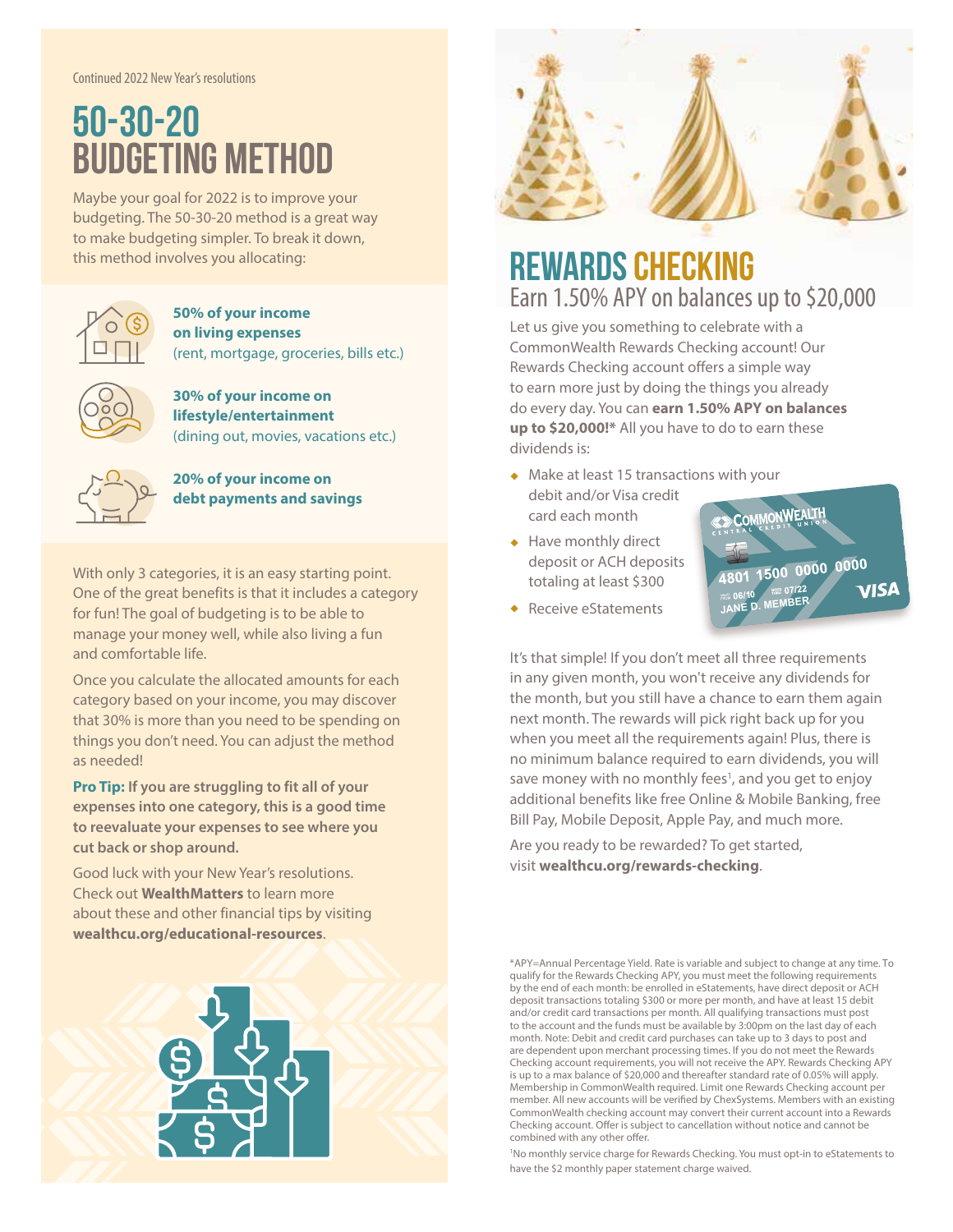## Personal goals Personal loans

What's on your wish list for the new year? Whether you have big-ticket items you are hoping to purchase this year, or if you are hoping to start the year fresh by consolidating your debt into one low payment, a Personal Loan might be the perfect solution!

#### **Personal Loans are great for:**

- New Home Appliances and Electronics
- **+** Family Vacation
- Debt Consolidation
- $\triangleleft$  Auto/Home Repairs
- $\triangleleft$  Medical Expenses
- Unexpected Expenses

#### **Our Personal Loans have you covered:**

- ◆ Rates as low as 7.75% APR<sup>\*</sup>—lower than most store financing and credit card rates
- $\triangleleft$  Stretch your payments up to 60 months
- $\triangleleft$  Borrow up to \$50,000
- ◆ Easy loan application and quick turnaround

It is easy to apply! Simply visit **wealthcu.org/personalloans**.



\*APR = Annual Percentage Rate. Loans subject to credit approval. The rate you receive will be based on creditworthiness and may be higher than the rates shown above. Based on advertised rate of 7.75% with a 60 month loan term payment example: \$20.16 per month for each \$1,000 borrowed. Minimum loan amount of \$5,000. Offer subject to change without notice. Certain restrictions may apply.

# New year new credit card

Entering the new year is a fun and exciting time, but it is also a time to think about our financial lives. How can a new credit card help you this year?

COMMONWEALTH

**124**<br>JANE D. MEMBER

4310 1500 0000 0000

 $cash$ 

**MIS** 

We have an **exclusive offer** for all NEW Cash Back Visa® Platinum cardholders to help save you even more money this year. You get to choose one of the following offers with your new card:

#### **An introductory rate of 0% APR\* on balance transfers for 12 months1**

Transfer all your holiday shopping balances and/or consolidate all of your credit card balances to one card with 0% interest so that you can pay them down faster and save more.

#### **An introductory rate of 2.99% APR\* on purchases for the first 6 months2**

If you have any big purchases coming up, you can save while using your new card and taking advantage of the low introductory rate offer!

#### **Plus with a Cash Back Visa Platinum Card**

- ◆ You will earn 1% cash back every time **you make a purchase**
- $\triangle$  There are no annual fees
- $\bullet$  There are limits up to \$50,000
- $\triangleleft$  And much more!

Take advantage of this exclusive offer and apply at **wealthcu.org/credit-cards**.

\*APR = Annual Percentage Rate

<sup>1</sup> The introductory APR for balance transfers will apply to transactions posted to your account during the first 90 days following the opening of your account. A 3% balance transfer fee will be charged immediately when balances are transferred to your CommonWealth credit card. All loans are subject to credit approval. Certain restrictions may apply. Cannot be combined with any other offer. Balance transfer(s) cannot be used for repayment of any CommonWealth credit card or other accounts owed to CommonWealth. Offer is subject to change without notice.

<sup>2</sup> The introductory rate of 2.99% APR is for 6 months. The rate thereafter is based on credit worthiness factors and the APR will vary with the market based on prime rate. All loans are subject to credit approval. Certain restrictions may apply. Cannot be combined with any other offer and is subject to change without notice. For full disclosures visit wealthcu.org/credit-cards.